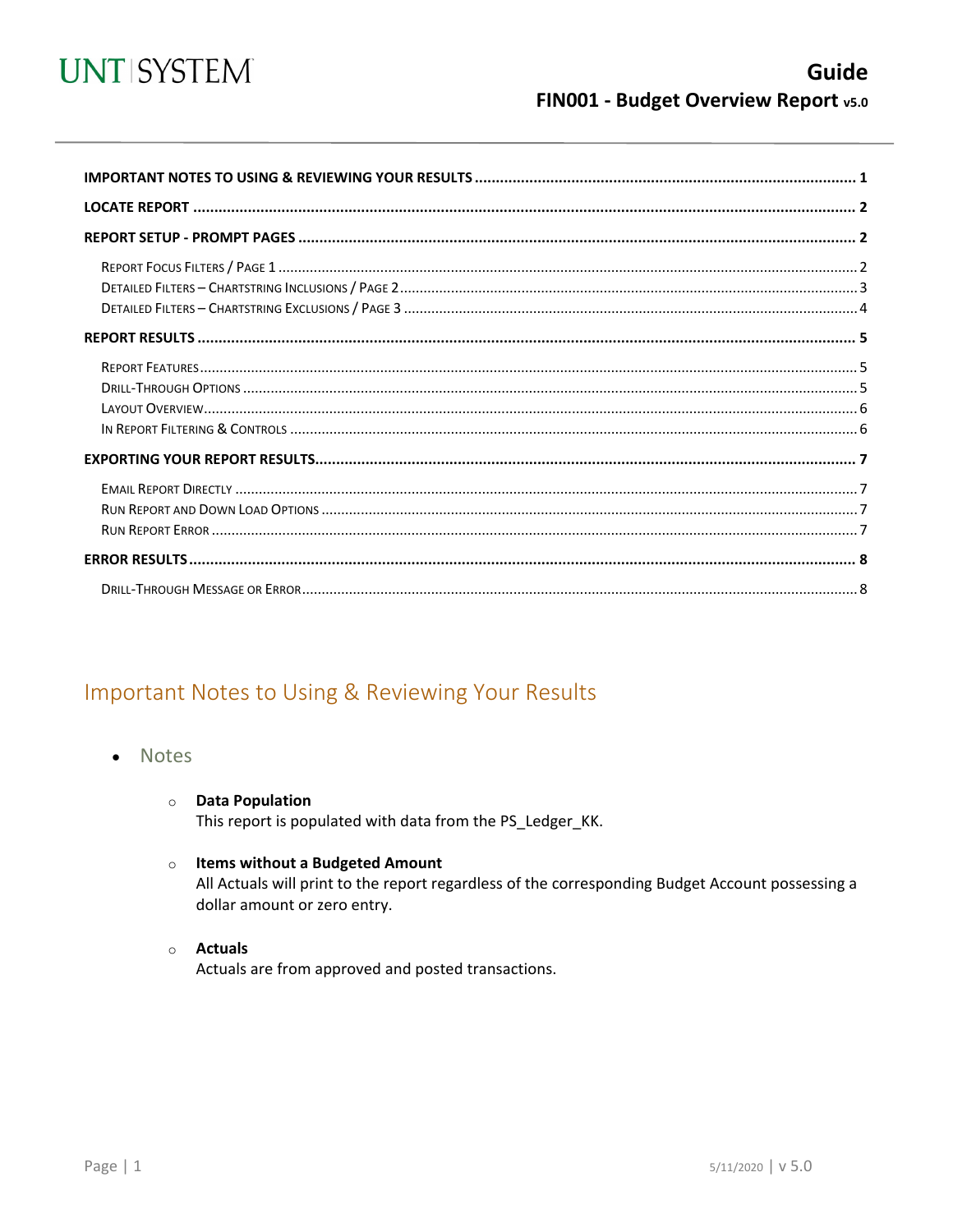## Locate Report

- 1. From the Budget & Planning **[Reporting Page](https://finance.untsystem.edu/reporting)**, locate "FIN001 - Budget Overview Report".
- 2. **Login** to IBM Cognos to run the report.

# Report Setup- Prompt Pages

## Report Setup - Prompt Pages

All initial **Landing Pages** for reports on the Cognos System will appear similar in format. You will have a set of filtering choices based on the source's available data.

## REPORT FOCUS FILTERS / PAGE 1

1. Select your parameter choices. (No parameters within this report are required).



| <b>Budget Period</b> | The budget year automatically fills with the current<br>operating year and you may override if you prefer by typing<br>in the box.                                                                                                                                                                                                                                                                                                                                                                                                                                   |
|----------------------|----------------------------------------------------------------------------------------------------------------------------------------------------------------------------------------------------------------------------------------------------------------------------------------------------------------------------------------------------------------------------------------------------------------------------------------------------------------------------------------------------------------------------------------------------------------------|
| <b>Business Unit</b> | Default will pull "All Units" or you may use the Dropdown to<br>select one particular unit by which to filter the report.                                                                                                                                                                                                                                                                                                                                                                                                                                            |
| Department Manager   | You can Search by either the DeptID, Dept Descriptions or if<br>you know the manager, you may type here and search. For<br>further search features, click the Options Link to expand<br>additional search methods. Your results appear in the left<br>box. Highlight any or all results and click the Insert Button<br>to include as your filter choice here.<br>*Notes: CTRL + Click to choose more than one.<br>If you need to view several departments and have a numbered list,<br>you can use the department selection on the Detailed Filters/Page<br>2 below. |
| Department Tree      | You can select a department tree option that meets your<br>needs.                                                                                                                                                                                                                                                                                                                                                                                                                                                                                                    |
| Project ID           | You can Search by either the Project ID, Project Descriptions<br>or if you know the manager, you may type here and search.                                                                                                                                                                                                                                                                                                                                                                                                                                           |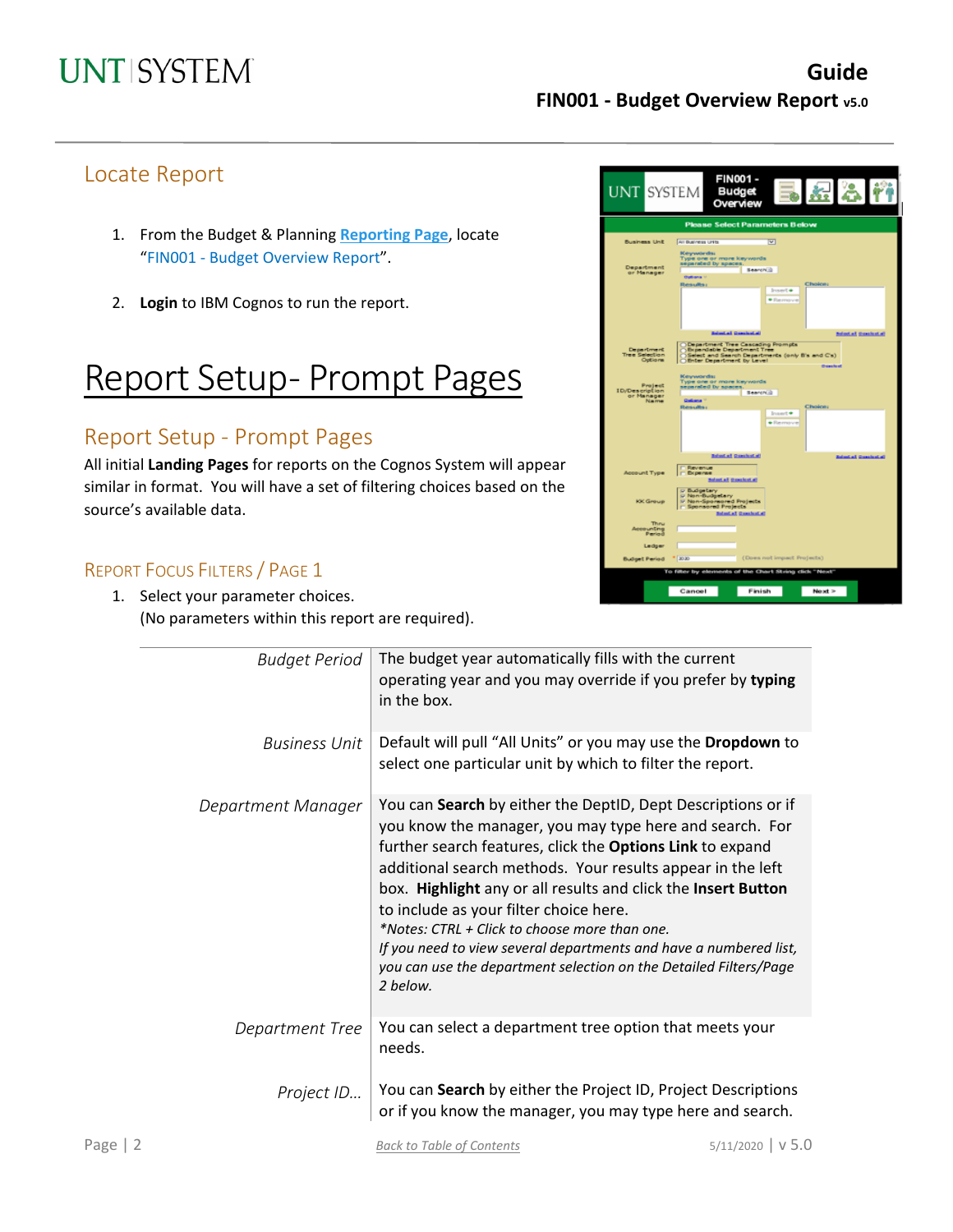|                        | For further search features, click the Options Link to expand<br>additional search methods. Your results appear in the left<br>box. Highlight any or all results and click the Insert Button<br>to include as your filter choice here.<br>*Notes: CTRL + Click to choose more than one.<br>If you need to view several departments and have a numbered list,<br>you can use the department selection on the Detailed Filters/Page<br>2 helow. |
|------------------------|-----------------------------------------------------------------------------------------------------------------------------------------------------------------------------------------------------------------------------------------------------------------------------------------------------------------------------------------------------------------------------------------------------------------------------------------------|
| Account Type           | Default <b>unchecked</b> will allow for both. You do not need to<br>click "Select All" to do so. Otherwise, choose to limit the<br>report results to Revenue or Expense by checking the<br>appropriate boxes.                                                                                                                                                                                                                                 |
| <b>KK</b> Group        | Default <b>unchecked</b> will allow for all. You do not need to<br>click "Select All" to do so. Otherwise, choose to limit it to<br>Budget Group type by checking the appropriate boxes to<br>focus and limit viewing results.                                                                                                                                                                                                                |
| Thru Accounting Period | This will allow data retrieval thru a particular period entered                                                                                                                                                                                                                                                                                                                                                                               |
| Ledger                 | If you know a particular Ledger you would like to filter by,<br>enter here.                                                                                                                                                                                                                                                                                                                                                                   |

2. If you are satisfied with your choices and do not need to engage Detailed Filters, click the **Finish Button**. Otherwise, to run by other FoaPs elements, click the **Next Button**.

## DETAILED FILTERS – CHARTSTRING INCLUSIONS / PAGE 2

3. Select your parameter choices.

*Remember that prompts filter your data. By entering values into the prompts you narrow the result sets. Start off by casting a wide net by only using one prompt. You can always rerun the report with additional prompt to narrow the results as needed.*

| <b>Fund Category</b> | You can either enter a Fund Cat within this box or paste.<br>Several numbers may be entered here but each one must be<br>on its own line to filter correctly. When you are ready, click<br>the Insert Button. All items you have typed/pasted in to the<br>box will move to the Choices Box. |
|----------------------|----------------------------------------------------------------------------------------------------------------------------------------------------------------------------------------------------------------------------------------------------------------------------------------------|
| Fund                 | If you know a particular Fund you would like to filter by,<br>enter here.                                                                                                                                                                                                                    |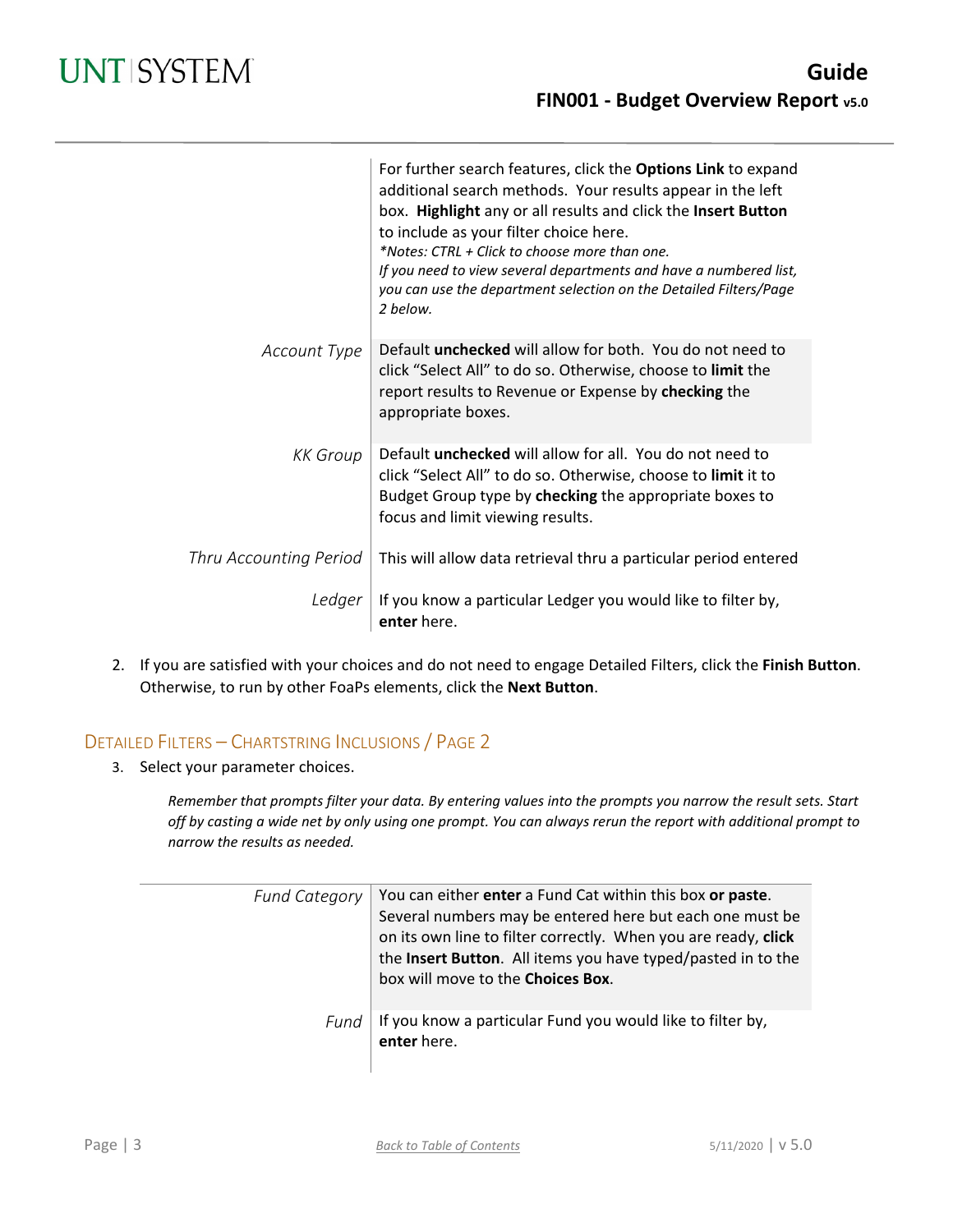| Function         | If you know a particular Function you would like to filter by,<br>enter here.                                                                                                                                                                                                                              |
|------------------|------------------------------------------------------------------------------------------------------------------------------------------------------------------------------------------------------------------------------------------------------------------------------------------------------------|
| Department       | If you chose Department(s) on the first page, they will<br>automatically appear here. You can type or paste multiple<br>choices additionally within the Right Box to insert additional<br>or from a list. When you are ready be sure to click the Insert<br>Button to add your entries to the Choices Box. |
| Account          | If you know a particular Account you would like to filter by,<br>enter here.                                                                                                                                                                                                                               |
| Project          | If you chose Project(s) on the first page, they will<br>automatically appear here. You can type or paste multiple<br>choices additionally within the Right Box to insert additional<br>or from a list. When you are ready be sure to click the Insert<br>Button to add your entries to the Choices Box.    |
| PC Business Unit | Available PCBUs are displayed in the dropdown. If you know<br>a particular PC Business Unit you would like to filter by,<br>select it here. If using a PCBU, only one may be filtered for<br>at a time.                                                                                                    |
| Activity         | If you know a particular Activity you would like to filter by,<br>enter here.                                                                                                                                                                                                                              |
| Program          | If you know a particular Program you would like to filter by,<br>enter here.                                                                                                                                                                                                                               |
| Purpose          | If you know a particular Purpose you would like to filter by,<br>enter here.                                                                                                                                                                                                                               |
| <b>Site</b>      | If you know a particular Site you would like to filter by, enter<br>here.                                                                                                                                                                                                                                  |

4. If you are satisfied with your choices and do not need to engage FOAPs exclusion Filters, click the **Finish Button**. Otherwise, to run by excluding particular FoaPs elements, click the **Next Button**.

### DETAILED FILTERS – CHARTSTRING EXCLUSIONS / PAGE 3

5. Select your parameter choices.

*Remember that prompts filter your data. By entering values into the prompts you narrow the result sets. Start off by casting a wide net by only using one prompt. You can always rerun the report with additional prompt to narrow the results as needed.*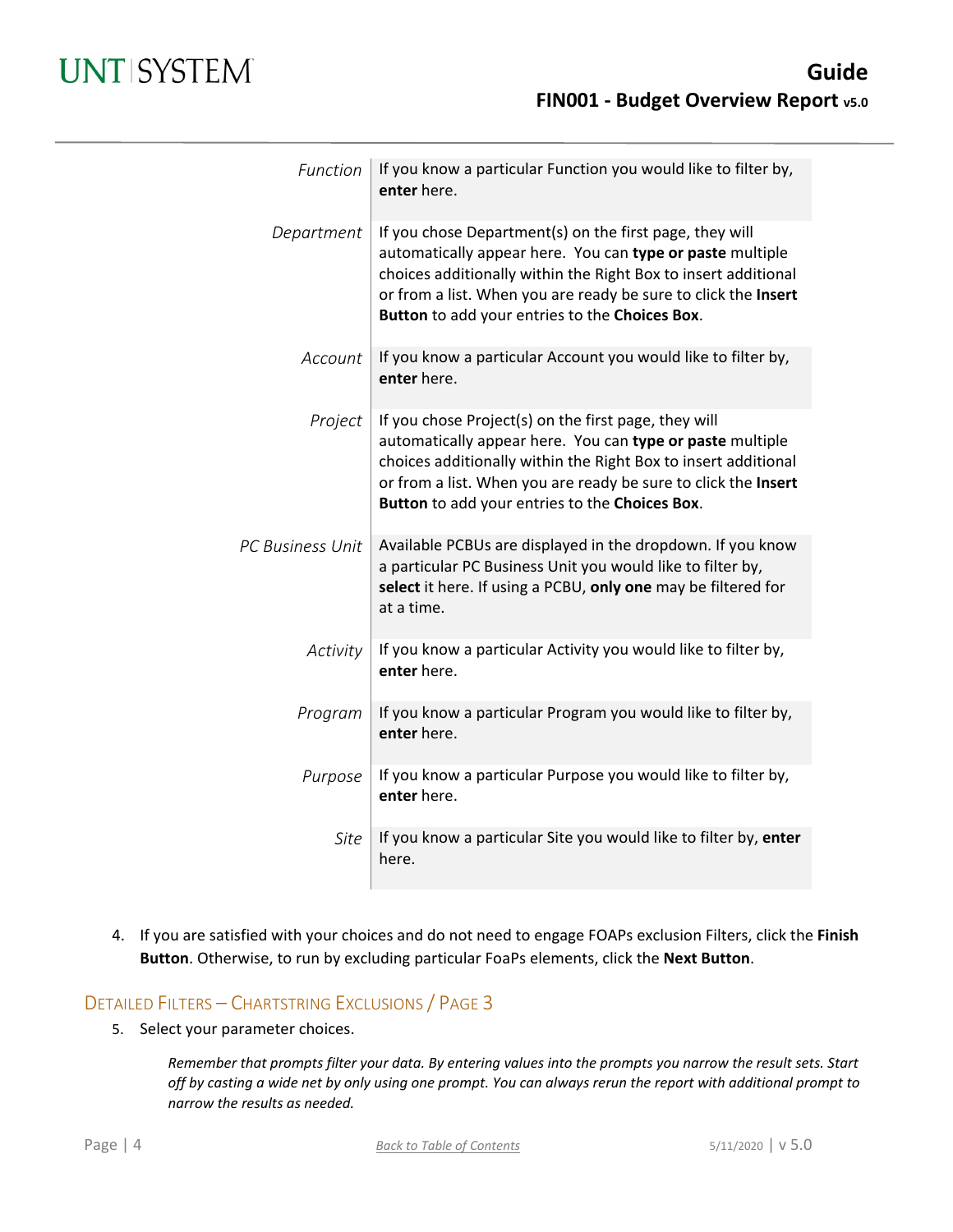

*Et al....* The strings listed here mirror the Inclusions descriptions listed for the previous page.

6. When you are satisfied with your choices, **click** the **Finish Button** to run the report. *\*If you need to make changes or want to check your filters, you can click the Back Button at any time to review and click the Finish Button from any point without having to re-enter your information.*

# Report Results

## Report Results

### REPORT FEATURES

- Results are grouped by **Departments** and indicated by the **Underlined Title Bar**.
- **Fiscal Budget items** appear first in the reporting structure groupings. Departmental contributions to particular **Projects** appear next.
- Items are sectioned by **Fund Cat – Fund** combinations. *(Where applicable, Purpose and/or Site as well.)*
- **Budget Accounts** will duplicate **IF** the budget for that account is spread across more than one **Function**.
- The **Light Green Bars** indicate groupings of lower level hierarchy **Budget Account Trees**. The **Dark Green Bars** indicate the rollup level hierarchy **Budget Account Trees**.

## DRILL-THROUGH OPTIONS

- **Clicking** on the Department ID itself in the **Underlined Title Bar** (see above) will drill directly through to the "FIN015 - Department Summary Report".
	- o *\*note 1: See the Department Summary Guide for more information on this report.*
	- o *\*note 2: Drilling to a Department Detail here will view only Department Details without Projects included!*

## **UNT SYSTEM**

#### **Budget Overview**



# **UNTISYSTEM**

#### **Department Summary**

|         | Account                     | <b>Function</b>                                                   | <b>Current Budget</b> | <b>Actuals</b>                                                                                                 | Encumbrance            | Pre-Encumbrance                                                                                                       | <b>Balance</b>                                                                                                        |
|---------|-----------------------------|-------------------------------------------------------------------|-----------------------|----------------------------------------------------------------------------------------------------------------|------------------------|-----------------------------------------------------------------------------------------------------------------------|-----------------------------------------------------------------------------------------------------------------------|
| tevenue |                             |                                                                   |                       |                                                                                                                |                        |                                                                                                                       |                                                                                                                       |
|         |                             |                                                                   |                       |                                                                                                                |                        |                                                                                                                       |                                                                                                                       |
|         | 42009 - Food Svc-Vending    | 700 - Auxiliary Enterprises                                       | 218,000.00            | 0.00                                                                                                           | 0.00                   | 0.00                                                                                                                  |                                                                                                                       |
|         | 42009 - Food Svc-Vending    | 700 - Auxiliary Enterprises                                       | 0.00                  | 171, 173.87                                                                                                    | 0.00                   | 0.00                                                                                                                  |                                                                                                                       |
|         |                             | D4200 - Food Service and Dining 700 - Auxiliary Enterprises Total | 218,000.00            | 171,173,87                                                                                                     | 0.00                   | 0.00                                                                                                                  | (46, 826, 13)                                                                                                         |
|         |                             | C4200 - Food Service and Dining Total                             | 218,000.00            | 171,173,87                                                                                                     | 0.00                   | 0.00                                                                                                                  | (46, 826, 13)                                                                                                         |
|         | 42105 - Rentals-Space-Lease | 400 - Academic Support                                            | 0.00                  | 1,948.26                                                                                                       | 0.00                   | 0.00                                                                                                                  |                                                                                                                       |
|         |                             |                                                                   | <b>CONTRACTOR</b>     | and the state of the state of the state of the state of the state of the state of the state of the state of th | <b>Service Service</b> | <b>Contract Contract Contract Contract Contract Contract Contract Contract Contract Contract Contract Contract Co</b> | <b>Contract Contract Contract Contract Contract Contract Contract Contract Contract Contract Contract Contract Co</b> |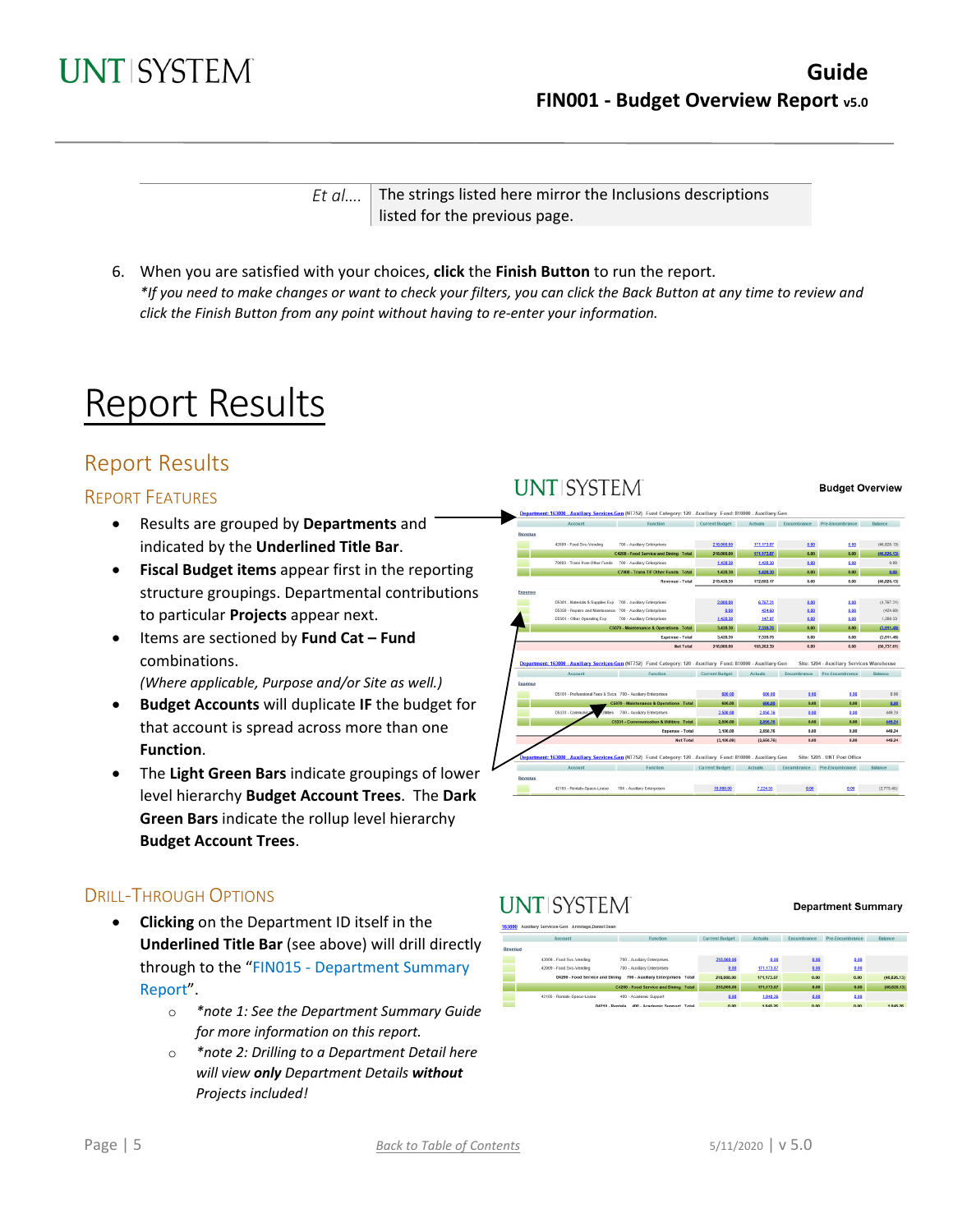• **Clicking** on any of the underlined dollar amounts will drill-through to the "FIN003 – Transaction Detail Report" to view the detailed transactional line that makes up the chosen amount.

|                   | Sett Order: Decoration Period                    |              |           | $\overline{\mathbf{v}}$                                                |              |                                                         |             |                                   |             |                                                        |              |  |                                 |             |                                                  |                    |                                                                                                                                  |        |                              |         |                                 |         |                   |            |                         |
|-------------------|--------------------------------------------------|--------------|-----------|------------------------------------------------------------------------|--------------|---------------------------------------------------------|-------------|-----------------------------------|-------------|--------------------------------------------------------|--------------|--|---------------------------------|-------------|--------------------------------------------------|--------------------|----------------------------------------------------------------------------------------------------------------------------------|--------|------------------------------|---------|---------------------------------|---------|-------------------|------------|-------------------------|
| Vasar Baginet     | Phosi Bedot Accounting Benkows<br><b>Detroit</b> | DO.          | Call      | Punci First Cat. Punci<br><b>Farmer</b>                                |              | Family at Furnish                                       |             | Fareter.<br><b>Base</b>           |             | <b>Curry</b>                                           | <b>Bears</b> |  | Diam                            |             | Descri                                           | Tios               | Department Occidentate: Project Policie POSU Activity   Account   Account   Account   Program   Purpose   Purpose   Sta<br>Date: |        | <b>Geage</b>                 |         | 2n<br>Ossor                     | Dutter! | Acket             | Examinance | Re-<br><b>Droumbran</b> |
| 2010 2010 0       |                                                  | 87722        |           | 430 Audien                                                             |              | <b>SIDOLE</b> Auditors<br>dar.                          | TC4         | Author<br>Criteratean             | 913600      | Andrey<br><b>Services</b><br>Geb-                      |              |  | 04216<br>Dawido                 | 42115       | tena-<br>Cours<br>Legge                          | <b>Branch</b>      |                                                                                                                                  | 53289  | Denketere :<br>Contract      | $-0.02$ | <b>UM</b><br>Englisher          | 6.02    | 01073-02          | 0.30       | $^{12}$                 |
| 2010 2010 11      |                                                  | MT/12        |           | 120 Audien                                                             |              | <b>BIRDER JUNEAUX</b><br>Gar.                           | 200         | <b>CAMBRO</b><br>Crientenes       | \$5,000     | Andrew<br>Sendown<br>Gw.                               |              |  | 0.4218<br>Realth                | 42485       | Dartish.<br>SENA<br>Lease                        | Seates             |                                                                                                                                  |        |                              |         | ORD LIST Does<br><b>Office</b>  | can     | $2 - 44 + 43$     | 6.30       | ×                       |
| 2019 2019 0       |                                                  | <b>NOW</b>   |           | 130 / 600 V                                                            |              | <b>BIRDER CLASSIFIED</b><br><b>DAY</b>                  | $\propto$   | Auditory.<br>Francisco            | 192400      | <b><i><u>ADSIM</u></i></b><br>Services<br><b>Links</b> |              |  | 04218<br>PARM                   | areas.      | <b>FarthA</b><br><b>SENA</b><br><b>Education</b> | <b>ENVIOLE</b>     |                                                                                                                                  | 13099  | Service 1985<br>Contract     |         | 150<br>Endelma                  | (9)     | 64 873 40         | $+10$      | $\mathbb{R}^2$          |
| 2010 1910 11      |                                                  | 81746        |           | (Verate)<br><b>Drawn</b>                                               |              | 232 December 80-301 Department 200<br><b>Households</b> |             | <b>SAMAN</b><br><b>LONGINIA</b>   | <b>TERR</b> | <b>AREK</b><br><b>Manufacturer</b><br><b>Date</b>      |              |  | 04708<br><b>DOM NO</b>          | arres.      | <b>THERE</b><br>78.95<br>Truck.                  | 120704             |                                                                                                                                  |        |                              |         | VALUAGE CH<br>19.64             | 693     | 35.81             | 8.80       | $\sim$                  |
| trees recent in   |                                                  | 31.141       |           | <b>ENT FAMBLE</b>                                                      | <b>COLES</b> | <b>ARRIVE</b><br>the-                                   | OB.         | <b>CAMBRO</b><br><b>Schooler</b>  | 10.00       | <b>August</b><br>November<br>Day:                      |              |  | <b>ISA FEB.</b><br><b>World</b> | $8.788\%$   | <b>THEFT</b><br><b>Fallen</b><br><b>Town</b>     | <b>DESCRIPTION</b> |                                                                                                                                  | 10,910 | <b>DAMAGE TRA</b><br>Cardura |         | 15m<br>Participant              | 1.81    | <b>CONTRACTOR</b> | $\sim$     | $\sim$                  |
| <b>SEE 1879 K</b> |                                                  | 33,747       | 2T'       | Or explorery<br><b>Council</b>                                         |              | Desputed SOUS Department (28)<br><b>Boardway</b>        |             | fantas.<br><b>Printern B</b>      | <b>FORE</b> | 0.0188<br>November<br>Figs.                            |              |  | ners.<br><b>DOM: N</b>          | 21124       | THE R.<br><b>Family</b><br><b>Down</b>           | <b>Branch</b>      |                                                                                                                                  |        |                              |         |                                 | 1.53    | AT BOTTO          | 4.8        | $\sim$                  |
| 288 289 6         |                                                  | ST7C         | 3T)       | <b>Download</b><br>Opening<br>Count                                    |              | <b>Shirt Garment Off</b><br>Obstrings                   |             | <b>Garden</b><br><b>D'ASKAY</b>   | <b>HALF</b> | 20888<br>Scrytche<br>Cm                                |              |  | NOTE .<br><b>Particular</b>     | <b>OTIS</b> | <b>SHEAL</b><br>Select<br><b>Symmetry</b>        | Showng             |                                                                                                                                  |        |                              |         | TSS Spiele<br><b>Bally</b>      | 5.93    | <b>COLLE</b>      | a so       | $\mathcal{O}$           |
| 285 2810 6        |                                                  | <b>STYP</b>  | <b>NW</b> | <b><i><u>Publication</u></i></b><br><b>Carry Box</b><br><b>Control</b> | <b>SINKS</b> | Oceanist 708<br><b>Observitiers</b>                     |             | <b>Garden</b><br>Driveries        | 111416      | <b>And Art</b><br>Scotting<br>Cm.                      |              |  | <b>BANK</b><br>Distalla         | 42185       | <b>Search</b><br><b>Longe</b>                    | Sokia Source       |                                                                                                                                  |        |                              |         | uss Savety<br>Fin.mr            | 1.53    | <b>STAR NO.</b>   | A MV       | $^{46}$                 |
| 2011 2010 4       |                                                  | 37752        | 333       | Onderwind<br><b>Committee</b><br><b>Denver</b>                         | <b>STORY</b> | Department 700<br>Obzeitnen                             |             | <b>Audiey</b><br><b>Printmann</b> | ersex       | Antigo<br>Senders.<br>Gan                              |              |  | DATE:<br>Dentals                | 42111       | Gason.<br>Legas                                  | Seddy Scores       |                                                                                                                                  |        |                              |         | 1000 Selection<br>ian.<br>19,84 | 6.03    | 71,326,710        | 0.30       | $\alpha$                |
| 2015 2010 1       |                                                  | <b>MTP52</b> | 400       | <b>Garden</b>                                                          |              | <b>SIDE Anders</b><br>Gar                               | 200         | Audiey<br>Cristofoss              | ettent      | Apdiga<br>Services<br>Gar.                             |              |  | 04216 -<br>Remain               | 42115       | Derbile.<br>Sauce-<br>Lease                      | Search             |                                                                                                                                  |        |                              |         | DIS LIST from<br><b>Ma</b>      | can     | 1.554.53          | 9.30       | $\mathcal{U}$           |
| 2010 2010 5       |                                                  | 87732        | 120       | Audiev                                                                 |              | \$1000 Audien-<br>ůм                                    | TOP         | Audiev<br>Orienteses              | 153400      | <b>Audien</b><br>Condose<br>Gan.                       |              |  | 04216 -<br><b>De Kirk</b>       | 42185       | <b>Sarah-</b><br><b>Same</b><br>Lease            | <b>Branch</b>      |                                                                                                                                  | 43749  | Dockstere :<br>Cordent       | $-285$  | <b>UV</b><br>Contentes          | 693     | 01073-02          | 0.30       | $\alpha$                |
| 2011 2010 0       |                                                  | 87712        | $\infty$  | <b>Audience</b>                                                        |              | <b>BIRDER JUNEAUX</b><br>Gar.                           | $_{\infty}$ | <b>Goldey</b><br>Criteratean      | \$10,000    | Andrew<br>Condition<br>Gen.                            |              |  | 04216<br><b>Dama</b>            | 42183       | <b>Service</b><br><b>Cours</b><br>Lease          | Investo            |                                                                                                                                  | 53269  | Contentero (283)<br>Control  |         | <b>LMT</b><br>Ennistma          | 6.03    | 01073-02          | 0.30       | t.                      |
| 2018 00:0 G       |                                                  | HEP12        | 302       |                                                                        |              | Designment BISOER Departments 708                       |             | <b>CAUSEY</b>                     | \$9,900     | <b>No fines</b>                                        |              |  | 0.4396                          | 20185       |                                                  | Detail Dealer      |                                                                                                                                  |        |                              |         |                                 | 693     | 3,500,000         | $+10$      | ×                       |

# Cognos Report Functionalities

### LAYOUT OVERVIEW

- Report results are typically displayed in an interactive HTML on screen style.
- Based on your selections, if any, the report will only display results that match your initial filtering choices.
- Reports on screen may combine the Level Number result with the Description for that level in one single column. *(Report results exported to XLS will break these out, see Run Report and Down Load section below.)*
- If there is an error in your request or no results can be produced, you get a return message showing the parameters you chose that produced these results. *(See th[e Error Results section](#page-6-0) below for more information or to troubleshoot.)*
- Use the **"Page Down" Link** at the bottom left to see additional pages (if any).
- Use the **"Bottom" Link** to skip to the last page of **Applied Parameters** where you can review what your filtering choices were on the initial **Prompt Page** selections. Use the **"Top" Link** then to return to your first page.

 $\overline{\sim}$  Top  $\triangle$  Page

### IN REPORT FILTERING & CONTROLS

• You can clear any originally selected **Filters** by returning to the Prompt Pages from within the Report you are currently viewing (without starting over). To do so, **click** on the "**Run as"**  button on the upper left hand of the toolbar on your screen.





| Jan 10, 2018                                                    | /content/folder[@name='University of North Texas System' /folder[@na<br>(FoaPs)Trees'//report[@name='Funo<br>1 <sub>of</sub> 2 |
|-----------------------------------------------------------------|--------------------------------------------------------------------------------------------------------------------------------|
| <b>Z Top  <sup>2</sup> Page up ₹ Page down Σ Bottom</b>         |                                                                                                                                |
|                                                                 |                                                                                                                                |
|                                                                 |                                                                                                                                |
|                                                                 |                                                                                                                                |
| up $\blacktriangleright$ Page down $\blacktriangleright$ Bottom |                                                                                                                                |

Page | 6 *[Back to Table of Contents](#page-0-0)* 5/11/2020 | v 5.0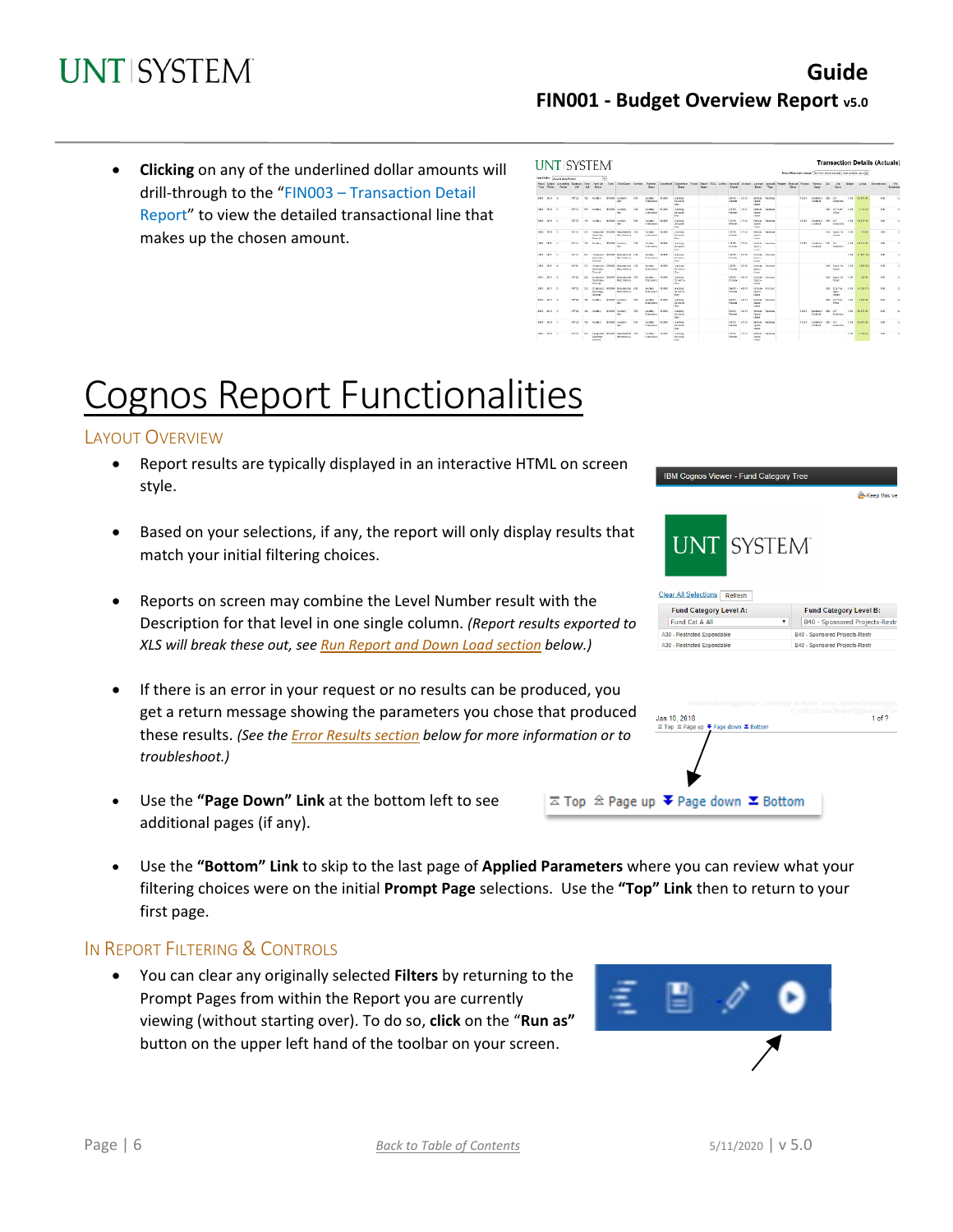# Exporting Your Report Results

## Exporting Your Report Results

In the upper left hand or right hand of the toolbar on your screen, you will see options to run report and view your results.

### EMAIL REPORT DIRECTLY

Click the **"Share"** symbol dropdown (next to the bell) on the upper right hand of the toolbar on your screen to select **"Email".** Fill in the desired email address, any additional information, and your onscreen results will be emailed from within the Cognos program.



c

(6) Reset prompts and run

**Run HTML** 

**A** Run Excel data Run CSV **La** Run XML

**A** Run PDF

**D** Run Excel

 $\equiv$ 

Ð

 $\mathbf{C}$ 

 $\sigma$ 

 $\circ$ .

Ŧ

**AR** 

FINO

### RUN REPORT AND DOWN LOAD OPTIONS

Click the "Run as" button (white circle) on the upper left hand of the toolbar of your screen to see selections for running or exporting your results:

- **HTML**
- PDF
- **Excel**
- Excel Data
- CSV
- XML
- Reset prompts and run

# Error Results

## <span id="page-6-0"></span>Run Report Error

An example of the standard results message when Cognos cannot determine a match for your requested filters is:

*No data available for the parameters chosen, please review the parameters below: Fund Cat: 876*

The selection you have made on the prompt page is listed automatically below the "No Data" message. Again, to re-run the report with a different selection, click the **"Run as"** button on the upper left hand of the toolbar on your screen.